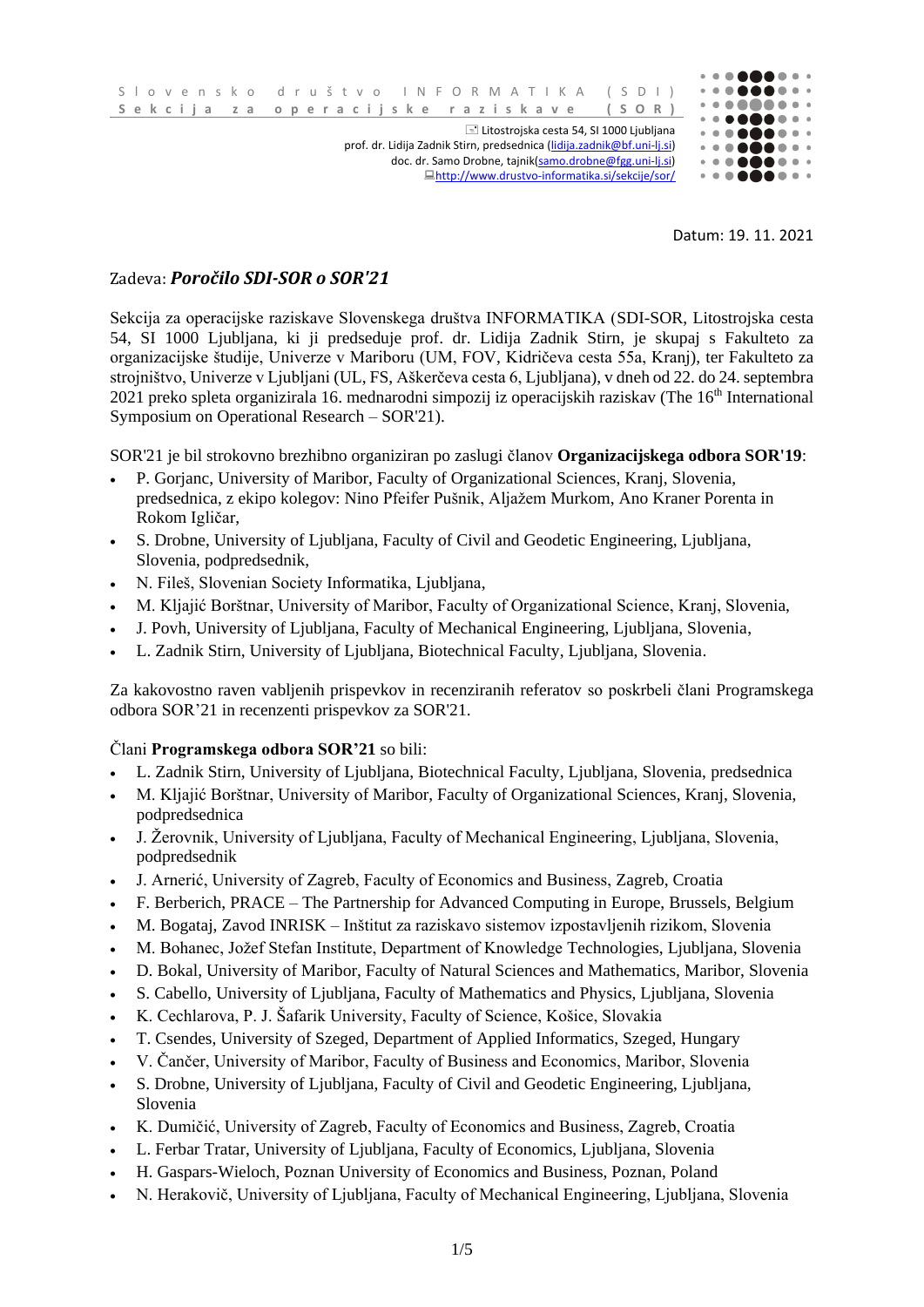- E. Hontoria, Technical University of Cartagena, Business Management Department, Cartagena, Spain
- T. Illes, Corvinus Centre for Operations, Corvinus University of Budapest, Budapest, Hungary
- J. Jablonsky, University of Economics, Faculty of Informatics and Statistics, Prague, Czech Republic
- J. Jozefowska, Poznan University of Technology, Poznan, Poland, EURO vice-president
- S. Klavžar, University of Ljubljana, Faculty of Mathematics and Physics, Ljubljana, Slovenia
- A. Košir, University of Ljubljana, Faculty of Electrical Engineering, Ljubljana, Slovenia
- J. Kušar, University of Ljubljana, Faculty of Mechanical Engineering, Ljubljana, Slovenia
- U. Leopold-Wildburger, University of Graz, Graz, Austria
- Z. Lukač, University of Zagreb, Faculty of Economics and Business, Zagreb, Croatia
- J. Michnik, University of economics, Katowice, Poland
- M. Pejić Bach, University of Zagreb, Faculty of Economics and Business, Zagreb, Croatia
- T. Perić, University of Zagreb, Faculty Economics and Business, Zagreb, Croatia
- S. Pivac, University of Split, Faculty of Economics, Department for Quantitative Methods, Split, Croatia
- J. Povh, University of Ljubljana, Faculty of Mechanical Engineering, Ljubljana, Slovenia
- U. Rajkovič, University of Maribor, Faculty of Organizational Sciences, Kranj, Slovenia
- Č. Rozman, University of Maribor, Faculty of Agriculture and life sciences, Maribor, Slovenia
- J. Šilc, Jožef Stefan Institute, Computer Systems Department, Ljubljana, Slovenia
- T. Škrinjarić, Croatian National Bank, Trg hrvatskih velikana 3, 10000 Zagreb, Croatia
- T. Trzaskalik, University of Economics, Department of Operational Research, Katowice, Poland
- T. Wachowicz, University of Economics, Dept. of OR, Katowice, Poland
- G.W. Weber, Poznan University of Technology, Faculty of Engineering Management, Poznan, Poland

## **Recenzenti prispevkov za SOR'21** so bili:

- Wellington Alves, Business School, Instituto Politécnico de Viana do Castelo; ALGORITMI Research Centre, Universidade do Minho, Portugal
- Josip Arnerić, University of Zagreb, Faculty of Economics and Business, Zagreb, Croatia
- Marija Bogataj, University of Ljubljana, Faculty of Economics, and INRISK, Slovenia
- Marko Bohanec, Jožef Stefan Institute, Department of Knowledge Technologies, Ljubljana, Slovenia
- D. Bokal, University of Maribor, Faculty of Natural Sciences and Mathematics, and DataBitLab d.o.o.,

Maribor, Slovenia

- Katarína Cechlárová, P. J. Šafarik University, Faculty of Science, Košice, Slovakia
- Vesna Čančer, University of Maribor, Faculty of Economics and Business
- Ćukušić Maja, University of Split, Faculty of Business, Economics and Tourism, Split, Croatia
- Samo Drobne, University of Ljubljana, Faculty of Civil and Geodetic Engineering, Ljubljana, Slovenia
- Ksenija Dumičić, University of Zagreb, Faculty of Economics and Business, Zagreb, Croatia
- Eisenberg-Nagy Marianna, Corvinus University of Budapest, Corvinus Centre for Operations Research
- Helena Gaspars-Wieloch, Poznan University of Economics and Business, Poznan, Poland
- Eloy Hontoria, Technical University of Cartagena, Business Management Department, Cartagena, Spain
- Tibor Illés, Corvinus University of Budapest, Corvinus Centre for Operations Research
- Mario Jadrić, University of Split, Faculty of Business, Economics and Tourism, Split, Croatia
- Janja Jerebic, University of Maribor, Faculty of Organizational Sciences, Kranj, Slovenia
- Veljko Jeremić, University of Belgrade, Faculty of Organizational Sciences, Belgrade, Serbia
- Sandi Klavžar, University of Ljubljana, Faculty of Mathematics and Physics, Ljubljana, Slovenia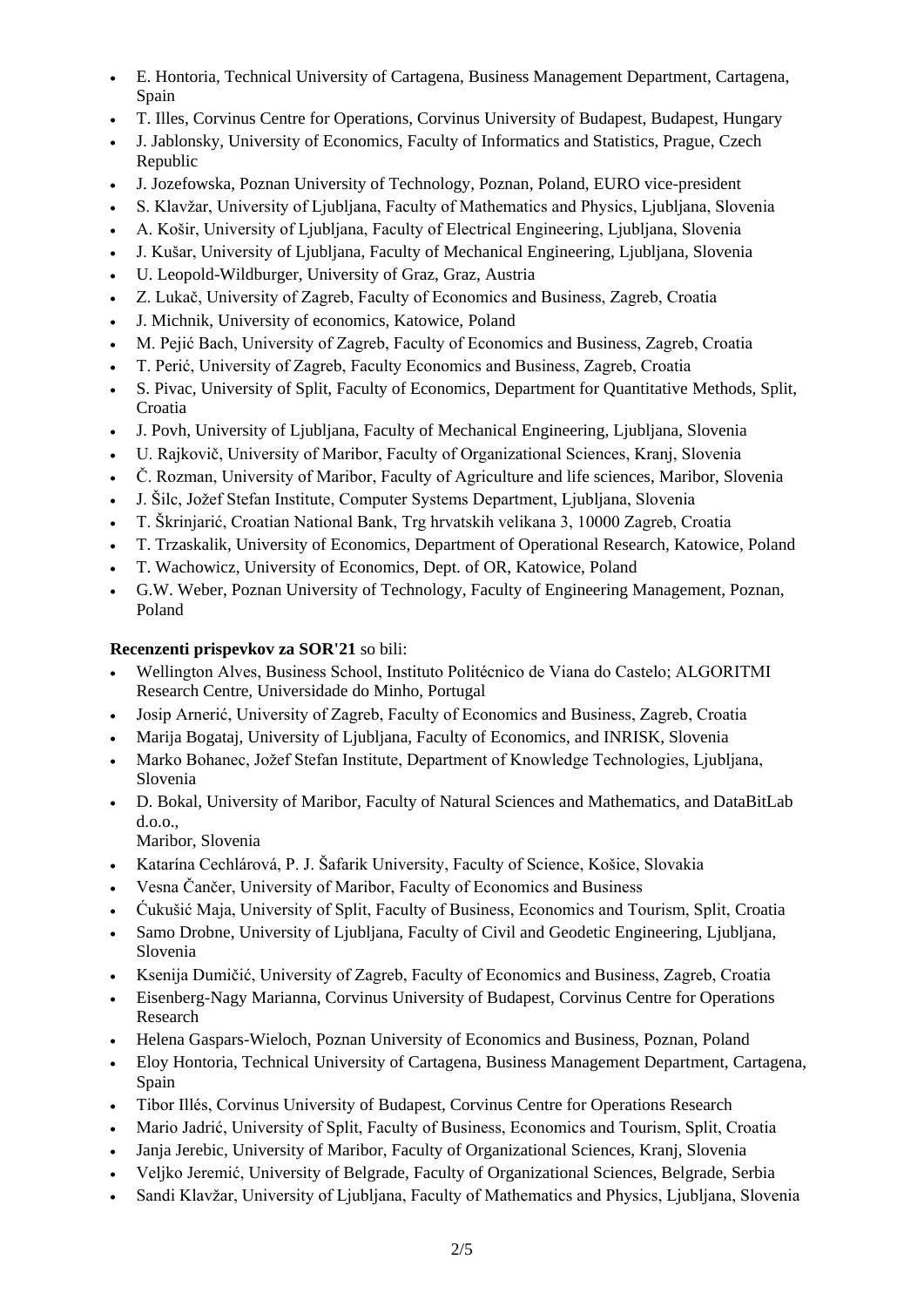- Mirjana Kljajić Borštnar, University of Maribor, Faculty of Organizational Sciences, Kranj, Slovenia
- Andrej Košir, University of Ljubljana, Faculty of Electrical Engineering, Ljubljana, Slovenia
- Vasja Leban, University of Ljubljana, Biotechnical Faculty, Ljubljana, Slovenia
- Zrinka Lukač, University of Zagreb, Faculty of Economics and Business, Zagreb, Croatia
- Karmen Pažek, University of Maribor, Faculty of Agriculture and Life Sciences
- Mirjana Pejić Bach, Faculty of Economics & Business, University of Zagreb, Croatia
- Tunjo Perić, University of Zagreb, Faculty Economics and Business, Department of Informatics, Zagreb, Croatia
- Snježana Pivac, University of Split, Faculty of Economics, Split, Croatia
- Janez Povh, University of Ljubljana, Faculty of Mechanical Engineering, Ljubljana, Slovenia
- Uroš Rajkovič, University of Maribor, Faculty of Organizational Sciences, Kranj, Slovenia
- Vladislav Rajkovič, University of Maribor, Faculty of Organizational Sciences, Kranj, Slovenia
- Helena Sofia Rodrigues, Business School, Instituto Politécnico de Viana do Castelo; Center for Research and Development in Mathematics and Applications (CIDMA), Universidade de Aveiro
- Črtomir Rozman, University of Maribor, Faculty of Agriculture and Life Sciences
- Darja Rupnik, University of Ljubljana, Faculty of Mechanical Engineering, Ljubljana, Slovenia
- Ângela Silva, Business School, Instituto Politécnico de Viana do Castelo; COMEGI, Universidade Lusíada, Portugal
- Jurij Šilc, Jožef Stefan Institute, Computer Systems Department, Ljubljana, Slovenia
- Tadeusz Trzaskalik, University of Economics, Department of Operational Research Katowice, Poland
- Lidija Zadnik Stirn, University of Ljubljana, Biotechnical Faculty, Ljubljana, Slovenia
- Anja Žnidaršič, University of Maribor, Faculty of Organizational Sciences, Kranj, Slovenia
- Janez Žerovnik, University of Ljubljana, Faculty of Mechanical Engineering, Ljubljana, Slovenia

Na simpoziju je bilo predstavljeno pet vabljenih predavanj in 113 recenziranih referatov, ki jih je napisalo 240 avtorjev in soavtorjev; od tega jih je bilo 82 iz Slovenije in 158 iz tujine: Hrvaška (52), Madžarska (23), Portugalska (23), Srbija (17), Poljska (9), Češka (8), Slovaška (7), Španija (6), Nizozemska (4), Bosna in Hercegovina (2), Avstrija (1), Belgija (1), Francija (1), Nemčija (1), Romunija (1), Ukrajina (1), Združeno kraljestvo (1), ZDA (1). Posebej je treba omeniti 4 vabljene predavatelje iz tujine in 1 iz Slovenije in častne govornike na otvoritveni slovesnosti.

**Častni govorniki na otvoritveni slovesnosti,** ki jo je povezovala prof. dr. Mirjana Kljajić Borštnar, so bili:

- prof. dr. Lidija Zadnik Stirn, predsednica Sekcije za operacijske raziskave, Slovensko društvo Informatika.
- g. Niko Schlamberger, predsednik Slovenskega društva Informatika,
- prof. dr. Iztok Podbregar, dekan Fakultete za organizacijske vede, Univerza v Mariboru,
- prof. dr. Mihael Sekavčnik, dekan Fakultete za strojništvo, Univerze v Ljubljani,
- prof. dr. Mario Jadrić, predsednik Hrvaškega društva za operacijske raziskave,
- dr. Sarah Fores, generalna managerka EURO (The Association of European Operational Research Societies).

## **Vabljeni predavatelji** (plenarna predavanja) so bili:

- Prof. Suresh P. Sethi, PhD, Eugene McDermott Chair Professor of Operations Management, Director, Center of Intelligent Supply Networks, Naveen Jindal School of Management, The University of Texas at Dallas, Dallas, USA,
- Prof. Panos Patrinos, PhD, KU Leuven, Dept. Electrical Engineering (ESAT), STADIUS Center for Dynamical Systems, Signal Processing and Data Analytics, Leuven, Belgium,
- Assist. Prof. Vedran Kojić, PhD, University of Zagreb, Faculty of Economics & Business, Zagreb, Croatia,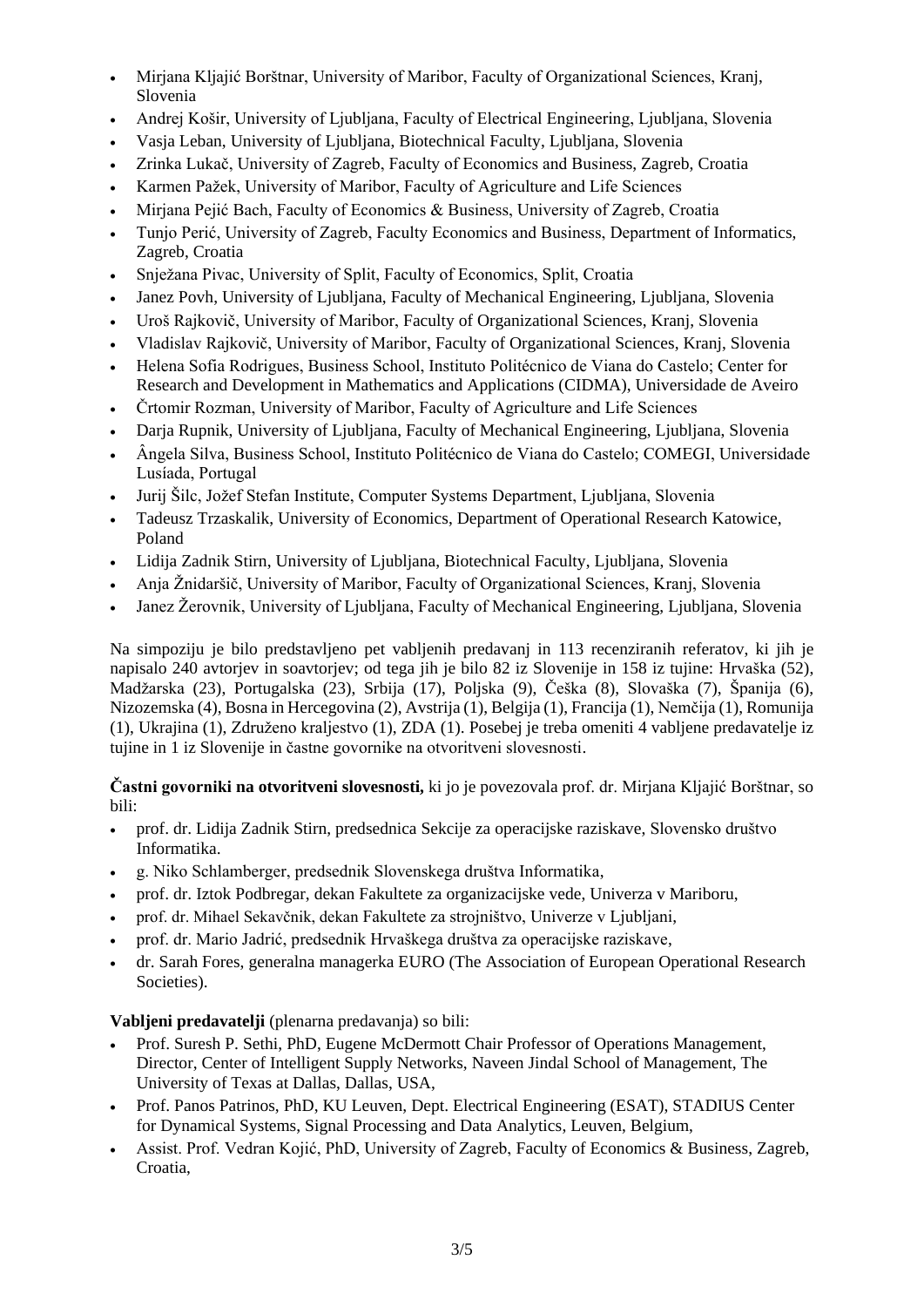- Assist. Prof. Nikolina Ban, PhD, University of Innsbruck (UIBK), Department of Atmospheric and Cryospheric Sciences, Innsbruck, Austria,
- Prof. Jerneja Žganec Gros, PhD, Alpineon Ltd, Ljubljana, Slovenia.

Na SOR'21 smo organizirali **enajst posebnih sekcij**, katere je vodilo **dvajset priznanih domačih in tujih strokovnjakov**; in sicer:

- Application of Operational Research in Smart Cities (Assoc. Prof. Dr. Maja Ćukušić, Assoc. Prof. Dr. Mario Jadrić in SDI-SOR).
- Computational Mathematical Optimization (Assoc. Prof. Dr. Tibor Illés, Assoc. Prof. Dr. Marianna Eisenberg-Nagy in SDI-SOR).
- Data Science Methodologies and Case Studies (Prof. Dr. Mirjana Pejić Bach in SDI-SOR).
- Graph Theory and Algorithms (Prof. Dr. Sandi Klavžar in SDI-SOR).
- High-Performance Computing and Big Data (Assoc. Prof. Dr. Janez Povh in SDI-SOR).
- Industry & Society 5.0: Optimization in Industrial and Human Environments (Prof. dr. Drago Bokal, Prof. dr. Andrej Košir in SDI-SOR).
- International Projects in Operations Research (Assoc. prof. dr. Anja Žnidaršič, Assist. prof. dr. Janja Jerebic in SDI-SOR).
- Lessons Learned from the COVID-19 Pandemic: Applications of Statistical and Operational Research Methods (Prof. Dr. Veljko Jeremić in SDI-SOR).
- Logistics and Sustainability (Assoc. Prof. Ângela Silva, Prof. Wellington Alves, Prof. Helena Sofia Rodrigues in SDI-SOR).
- Operational Research in Ageing Studies and Social Innovations (Prof. Marija Bogataj, Assoc. Prof. David Bogataj, Assist. Prof. Samo Drobne in SDI-SOR).
- Operations research in agricultural economics and farm management (Prof. Dr. Črtomir Rozman, Prof. Dr. Karmen Pažek in SDI-SOR).

The Proceedings of the 16<sup>th</sup> International Symposium on Operational Research in Slovenia, ki so ga uredili doc. dr. Samo Drobne, prof. dr. Lidija Zadnik Stirn, prof. dr. Mirjana Kljajić Borštner, izr. prof. dr. Janez Povh in prof. dr. Janez Žerovnik, ISBN 978-961-6165-57-0, COBISS SI-ID 75727107 in obsega 706 strani ter dodatek s seznamom vseh 240 avtorjev (28 strani), bo **eferiran** v: ISI (Index to Scientific & Technical Proceedings on CD-ROM and ISI/ISTP&B online database), Current Mathematical Publications, Mathematical Review, MathSci, Zentralblatt für Mathematic / Mathematics Abstracts, MATH on STN International, CompactMath, INSPEC, Journal of Economic Literature.

Referati v zborniku del so razdeljeni v šestnajst poglavij (številka v oklepaju pomeni število prispevkov v sekciji): Plenary Lectures (5); enajst posebnih sekcij: Application of Operational Research in Smart Cities (6), Computational Mathematical Optimization (13), Data Science – Methodologies and Case Studies (10), Graph Theory and Algorithms (2), High-Performance Computing and Big Data (3), Industry & Society 5.0: Optimization in Industrial and Human Environments (6), International Projects in Operations Research (2), Lessons Learned from the COVID-19 Pandemic: Applications of Statistical and OR Methods (8), Logistics and Sustainability (9), Operational Research in Ageing Studies and Social Innovations (5), Operations Research in Agricultural Economics and Farm Management (5), in osem sekcij: Econometric Models and Statistics (6), Environment and Social Issues (5), Finance and Investments (6), Location and Transport, Graphs and their Applications (5), Mathematical Programming and Optimization (6), Multi-Criteria Decision-Making (10), Theory of Games (3), and Problems Approaching OR (3).

Vsebina in struktura prispevkov je bila tudi tokrat vidno usmerjena v korist problemskim sklopom, čeprav je bilo tudi veliko zelo kakovostnih metodoloških prispevkov. Opazno je, da se operacijske raziskave vse bolj vključujejo v neposredne gospodarske probleme; navkljub velikemu številu udeležencev, ki so običajno avtorji, zlasti teoretičnih prispevkov, z univerz in raziskovalnih inštitutov. Nadalje je potrebno poudariti, da je bilo med avtorji veliko predstavnikov mlajše generacije, kar pomeni, da imajo operacijske raziskave tudi, kar se tiče kadrov, svetlo prihodnost.

The Proceedings of the 16<sup>th</sup> International Symposium on Operational Research in Slovenia je dosegljiv na internetni strani konference [https://sor.fov.um.si/publications/,](https://sor.fov.um.si/publications/) oziroma [http://fgg-web.fgg.uni-](http://fgg-web.fgg.uni-lj.si/~/sdrobne/sor/)